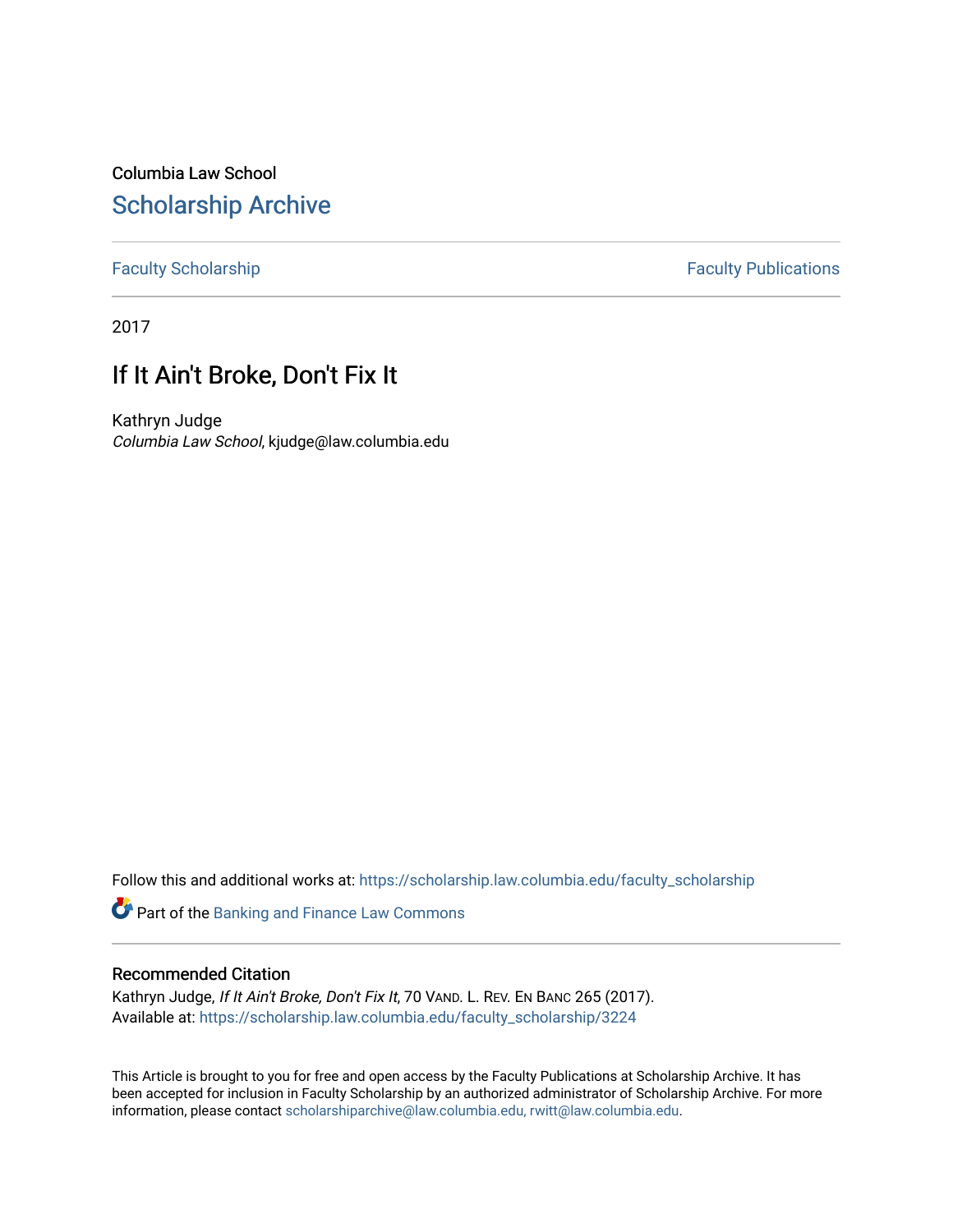# **If It Ain't Broke, Don't Fix It**

## *Kathryn Judge\**

**A** prescription is only as good as the diagnosis on which it **is** based. This *is* just as true in finance as it *is* in medicine. And, in Hal Scott's assessment, the reforms adopted in the wake of the **2007-09** financial *crisis ("Crisis")* are based on a fundamental misunderstanding of the reasons for that crisis. The future is accordingly bleak.

In his thorough and thoughtful new book, **CONNECTEDNESS AND CONTAGION:** PROTECTING THE **FINANCIAL** SYSTEM FROM **PANICS (2016),** Hal Scott argues that the reforms underway are based on the faulty assumption that interconnectedness was the primary problem giving rise to the Crisis. Scott refutes this view **by** providing the richest account to date of the myriad vectors through which the failure of Lehman Brothers may have contributed to weaknesses at other financial institutions and the knock-on effects that would have been triggered had **AIG** also been allowed to fail. Having convincingly established that the actual losses arising from Lehman's failure were insufficient to explain the magnitude of the fallout that followed, Scott argues that the panic that ensued must instead be the product of "indiscriminate" runs, which he equates with contagion.' The answer for contagion is a robust lender of last resort, ideally coupled with the option of crisis-time guarantees. The Dodd-Frank Wall Street Reform and Consumer Protection Act (the "Dodd-Frank Act") moved the needle in the wrong direction on both fronts, while adopting an array of other reforms that tackle the largely illusory connectedness problem. As a result, we are less prepared to deal with the next crisis than we were to deal with the last one.

The exquisitely detailed, institutionally sensitive treatment of its subjects are what make this book an important contribution to the already sizeable corpus of work on the Crisis. That this type of treatment is required to establish some of the points that Scott seeks to convey, however, also weakens some of his core claims. For example, in collecting information from the bankruptcy proceedings and numerous

Professor of Law, Columbia Law School.

**<sup>1.</sup>** HAL **S. SCOTT, CONNECTEDNESS AND** CONTAGION: PROTECTING THE FINANCIAL SYSTEM FROM PANICS 67 (2014).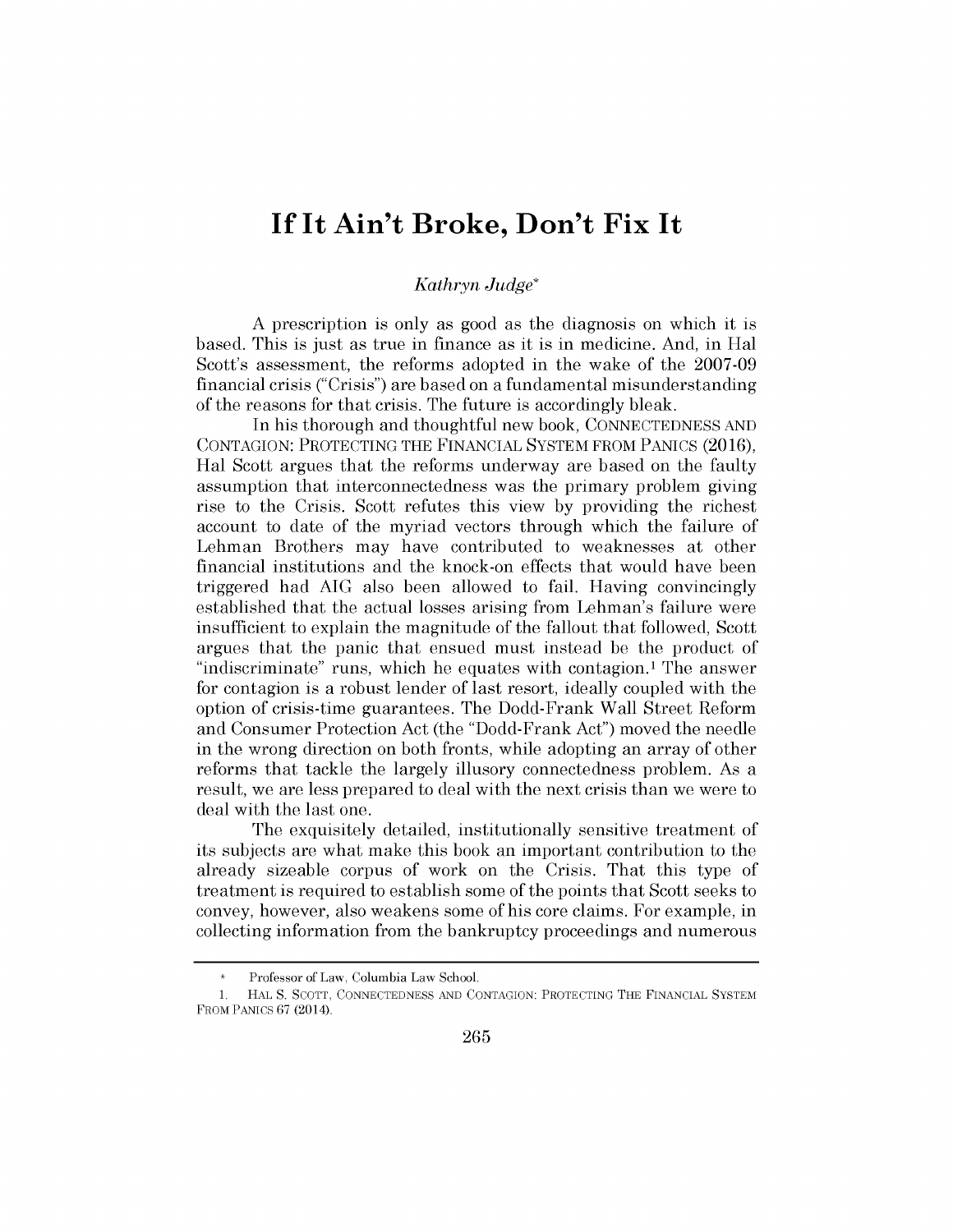other sources that detail Lehman's actual exposures to other financial firms and the hedging undertaken **by** those firms that reduced their effective exposure to Lehman, Scott does succeed in showing that the actual exposures were generally modest.<sup>2</sup>**By** systematically identifying the major markets in which Lehman was active and the financial ramifications of its failure on those markets, Scott also provides insight into the operations of the tri-party repo market, money market mutual funds, and an array of other market structures that were central to the Crisis and yet remain beyond the comprehension of most. The very need to review such a wealth of material, however, also casts doubt on the notion that anyone could have known as much as Scott knows today at the time that Lehman failed. This *is* all the more true given the failure of the Federal Reserve and other financial policymakers to make a meaningful effort to better understand these dynamics prior to Lehman's failure, despite the warning signs and authority that could have been used to that end.<sup>3</sup>

More to the point, the runs that occurred throughout the Crisis were not nearly as "indiscriminate" as Scott suggests. They were widespread and included runs on institutions that we know, with the benefit of hindsight, to have been relatively well capitalized. But there was also remarkable and meaningful heterogeneity in the decisions short-term creditors made about what investments to exit and when.<sup>4</sup> When viewed in light of the distinct incentives of money claimants, as opposed to other types of investors, they may be as readily explained **by** a lack of meaningful information as **by** coordination problems or hysteria.<sup>5</sup> This does not undermine his normative claims, but it leaves unexplored a more nuanced analysis of the relationship between why money claimants fled and how best to stop the bleeding when the next *crisis* hits. Paying too little heed to information, as known and knowable, in real-time during the *Crisis* also results in a failure to address other tools that might further the very crisis-management aims that Scott highlights as critical.<sup>6</sup>

<sup>2.</sup> *See id. at* **19-58.**

**<sup>3.</sup>** Kathryn Judge, *The First Year: The Role of a Modern Lender of Last Resort,* **116 COLUM.** L. REV. 843 **(2016).**

*<sup>4.</sup> See, e.g.,* Daniel Covitz, Nellie Liang, *&* Gustavo **A.** Suarez, *The Evolution of a Financial Crisis: Collapse of the Asset-Backed Commercial Paper Market,* **68 J.** FIN. **815,** 824 **(2013);** Gary Gorton *&* Andrew Metrick, *Securitized Banking and the Run on Repo,* 104 **J.** FIN. **ECON.** 425, 434- **36 (2012).**

**<sup>5.</sup>** *See, e.g.,* Kathryn Judge, *Information Gaps and Shadow Banking,* **103** VA. L. REV. **411, 461-66 (2017);** Bengt Holmstrom, *Understanding the Role ofDebt in the Financial System* **3** (Bank for Int'l Settlements Monetary and Econ. Dep't, Working Paper No. 479, **2015).**

*<sup>6.</sup> See, e.g.,* MORGAN RICKS, THE MONEY PROBLEM: RETHINKING FINANCIAL REGULATION **(2016);** Judge, *supra* note **5;** Ronald **J.** Gilson **&** Reinier Kraakman, *Market Efficiency After the*